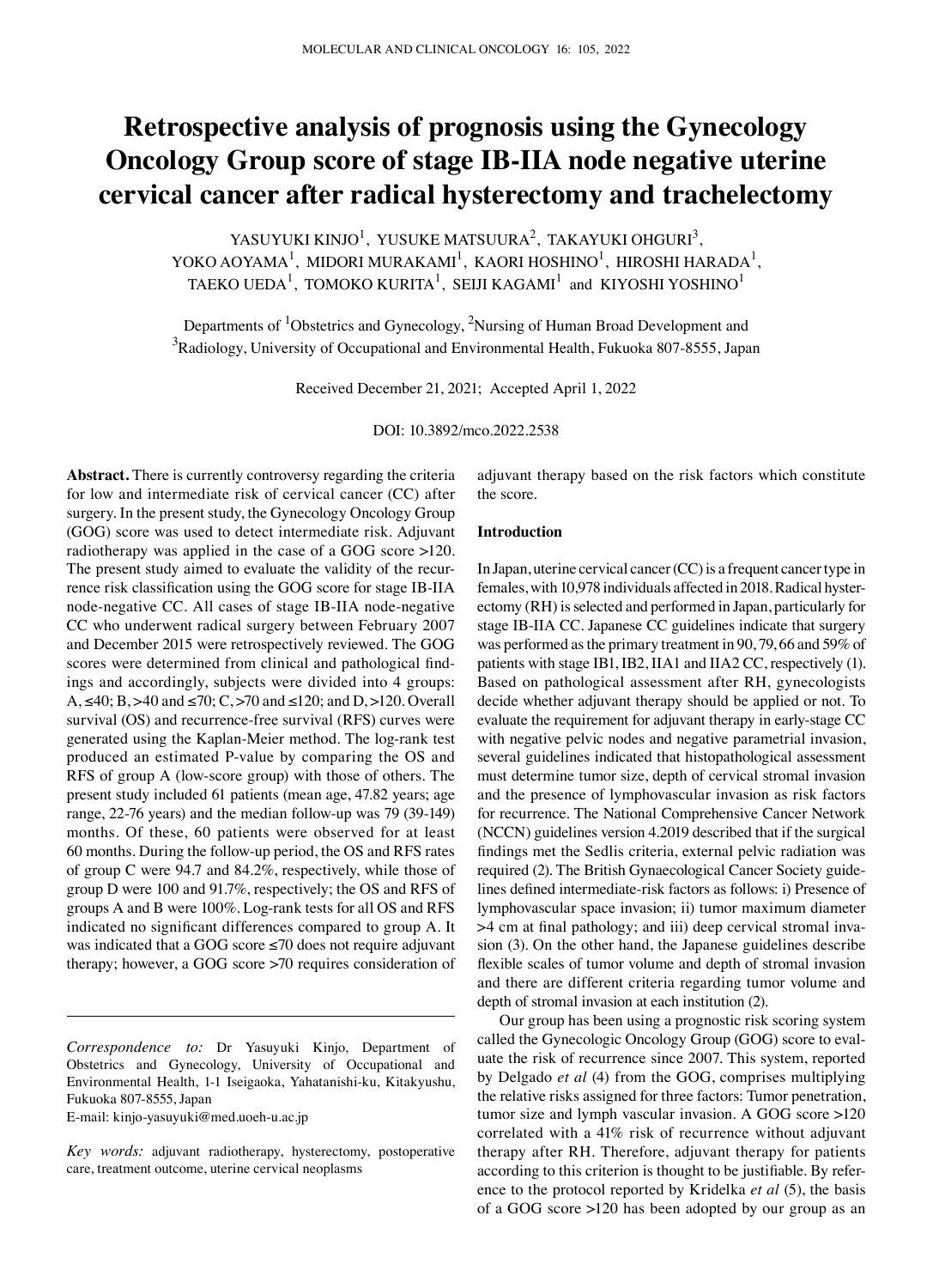adjuvant therapy criterion. In the present study, the validity of the GOG score as a basis for adjuvant therapy was evaluated in cases of stage IB‑IIA node‑negative CC after RH and pelvic lymphadenectomy.

#### **Patients and methods**

*Patients.* The present study was a retrospective analysis involving patients diagnosed with stage IB‑IIA CC, according to the International Federation of Gynecology and Obstetrics (FIGO) 2008 classification, admitted to the hospital of the University of Occupational and Environmental Health (Fukuoka, Japan) between February 2007 and December 2015. The exclusion criteria were as follows: Presence of lymph node metastasis, positive surgical margin and parametrial invasion from postoperative pathological findings; or the patient received therapies other than radical surgery as the primary therapy. The medical ethics committee of the University of Occupational and Environmental Health (Fukuoka, Japan) approved the present study (reference no. H30‑160) and an opt‑out policy was provided on the web. The present study was performed in accordance with the ethical standards of the 1964 Declaration of Helsinki.

*Surgery.* To determine the FIGO staging, magnetic resonance imaging (MRI), computed tomography (CT) and pelvic examination under anesthesia were performed. All patients were treated with type C radical surgery and pelvic lymphadenectomy (6). Operations were performed under the supervision of gynecologic oncologists certified by the Japan Society of Gynecologic Oncology.

GOG scoring. The requirement for adjuvant therapy was determined by the GOG score according to preoperative imaging examination and histopathological findings. The tumor diameter was evaluated by vaginal speculum examination, preoperative MRI based on the interpretation of a radiologist and histopathological examination of the conization specimen. The depth of tumor stromal invasion and capillary/lymphatic space invasion were evaluated using histopathological examination performed by two or more pathologists. Based on the histopathological reports from the pathology depart– ment, the scoring system according to the original paper by Delgado *et al* (4) was calculated in a weekly gynecologic cancer board. The score was calculated by multiplying the relative risks assigned for the 3 factors according to Delgado's original paper, which are the tumor size, depth of invasion (DOI) and lymph vascular space invasion (LVSI). Adjuvant therapy with radiotherapy was performed in patients with a GOG score >120.

*Adjuvant radiotherapy.* The radiation oncologist finalized the treatment plan involving the use of radiation therapy (RT) and the gynecologist determined whether concurrent chemotherapy was to be administered, considering potential complications. Adjuvant RT started within 2-4 weeks after surgery. The clinical target volume (CTV) included the common iliac vessels, external and internal iliac vessels, presacral area, parametrium and upper vagina, according to the RT Oncology Group CTV guidelines for whole‑pelvis RT (7). The total radiation dose

was 50 or 50.4 Gy in 25 or 28 fractions, respectively (daily fractions of 1.8 or 2.0 Gy over 5‑6 weeks, 5 fractions per week) except for 1 patient who was treated with boost irradiation to the primary tumor bed (total dose of 61.2 Gy, daily fraction of 1.8 Gy) due to dense adhesion of the primary tumor to the bladder. Unless there was a specific contraindication, concurrent chemotherapy with cisplatin  $(40 \text{ mg/m}^2)$  was administered weekly.

*Observation/follow‑up.* The patients were instructed to visit our hospital every 1‑3 months for the first 1‑2 years, then every 3‑6 months in the 3rd year and every 6 months in the 4th and 5th years. Clinical examinations, such as PAP smear, pelvic examination and tumor marker detection, were performed at each visit and CT was performed every 6 months.

*Statistical analysis.* The primary endpoint of the present study was overall survival (OS) and recurrence-free survival (RFS) according to the groups stratified based on the GOG score as follows: Group A,  $\leq 40$ ; group B,  $>40$  and  $\leq 70$ ; group C,  $>70$ and  $\leq$ 120; and group D,  $>$ 120. The Kaplan–Meier method was used for survival analysis and statistical significance was determined using the log-rank test. The age differences were analyzed using Student's t‑test and categorical variables were analyzed with the  $\chi^2$  test or Fisher's exact test.

All statistical analyses were performed with EZR ver 4.0.2 (Saitama Medical Center, Jichi Medical University), which is a graphical user interface for R (The R Foundation for Statistical Computing), at a significance level of P<0.05 (8). More precisely, it is a modified version of R commander (version 1.51) that was designed to add statistical functions frequently used in biostatistics.

#### **Results**

*Patient characteristics.* A total of 88 patients diagnosed with stage IB‑IIA CC were identified and preliminarily enrolled based on the exclusion criteria in Fig. 1. Finally, 61 patients matched the inclusion criteria and were included in the analysis; their characteristics are presented in Table I. The patients' mean age was 47.82 years (age range, 22‑76 years). The median follow-up period was 79 (range, 39-149) months, excluding one patient who was lost to follow-up at 39 months. A total of four patients had recurrence and two patients died of disease (Table II). The overall relapse rate and morbidity rate were 6.56% (four out of 61) and 3.28% (two out of 61), respectively. None of the patients had any other malignant diseases or died of intercurrent diseases.

The common decades of life of affected subjects were the forties (27.9%), thirties (24.6%) and fifties (16.4%). Unlike the population of the patients, all patients with recurrence or who died of disease were >60 years of age (4 patients). FIGO stage IB1 was the most frequent stage (50 of 61 patients; 82.0%) and four patients had recurrence. RH was performed in 59 patients and radical trachelectomy was applied in two nulliparous patients to preserve their fertility. The tumor size in the two patients who received trachelectomy was 1.6 and 2.4 cm in diameter and the pathological diagnosis was squamous cell carcinoma (SCC) in both cases. The common histological types, from most to least, were SCC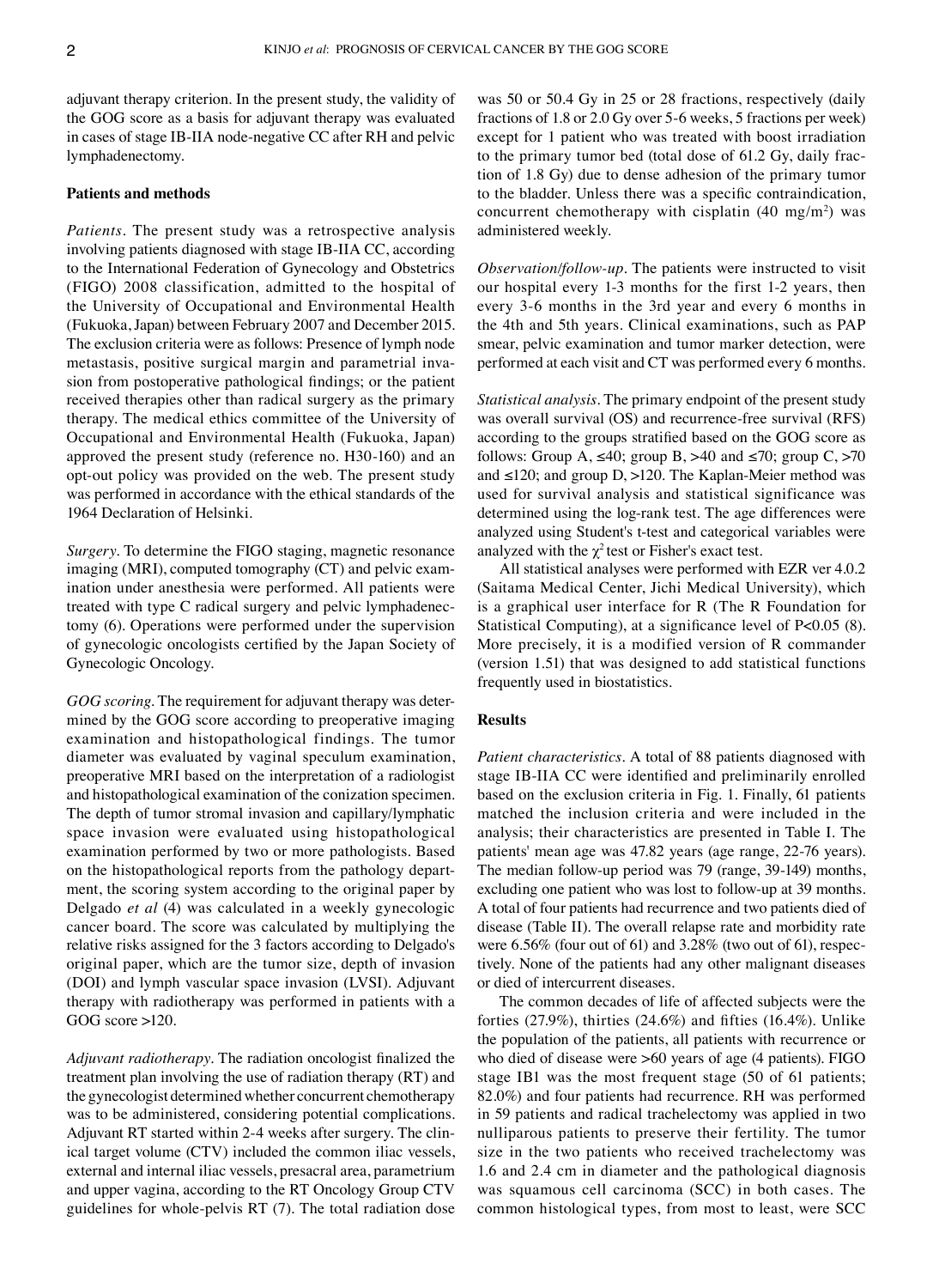

Figure 1. Flow chart of patient selection; 88 patients diagnosed with stage IB‑IIA cervical cancer were identified and 61 patients met the inclusion criteria.

(36 of 61 patients; 59%), adenocarcinoma (19 of 61; 31.1%) and adenosquamous carcinoma (6 of 61; 9.8%). A total of four patients with recurrent disease were diagnosed with SCC (2 patients), adenocarcinoma (1 patient) and adenosquamous cell carcinoma (1 patient). Furthermore, two patients with SCC survived after additional therapy (radiation therapy for intrapelvic recurrence and chemotherapy with irinotecan and nedaplatin for liver metastasis) without any evidence of further malignancy during the follow‑up period.

Tumor sizes of  $\geq 3$  and <4 cm (39.3%) and  $\geq 2$  and <3 cm (21.3%) were common; furthermore, all four patients with recurrence were detected in these groups and had intermediate or deep invasion and LVSI. A total of 48 patients had a GOG score ≤120. Of the 13 patients with a GOG score >120, 10 received adjuvant RT. The remaining three patients declined, with 1 preferring chemotherapy and two preferring no adjuvant treatment. Furthermore, three patients with GOG ≤120 had recurrence and one of them died of disease. All patients with recurrent disease had over one-half of stromal invasion and had LVSI.

*Response and survival analysis.* A total of 60 patients, except for one patient with double cancer, were analyzed using the Kaplan–Meier method and the log-rank test. In Fig. 2, OS and RFS are presented according to stratified groups by GOG score during the overall follow-up period. In both groups A and B, OS and RFS of patients involved no recurrence. By contrast, the OS of group D and the RFS of group C were both low. The log-rank test was applied to obtain P-values for comparisons of group A (GOG score;  $\leq 40$ ) as a low-score group with the others. The OS and RFS of both groups C and D were low; however, the log-rank test indicated no significant differences compared to group A. Table III indicates the 5‑year OS rate and 5‑year RFS rate according to the groups. As one patient in group D died of disease after five years of primary treatment, this case did not reflect the 5‑year OS of group D. In total, the 5‑year OS and the RFS were 98.3 and 93.3%, respectively.

## **Discussion**

In the present study, a retrospective analysis of the prognosis of stage IB‑IIA node‑negative CC was performed using the GOG score after RH and trachelectomy. Furthermore, to the best of our knowledge, the present study was the first to involve the evaluation of prognosis based on the scoring system in Japan. The GOG score system that was used was first published by Delgado *et al* (4). They provided a retrospective evaluation of the prognosis of stage IB CC of the phenotype SCC without any adjuvant therapy. Kridelka *et al*(5) determined the criteria for the management of lymph node‑negative stage IB uterine CC after RH and demonstrated the evaluation of therapeutic outcome based on these criteria. In contrast to the previous report by Delgado *et al* (4), the criteria of Kridelka *et al* (5)also included other pathological types, such as adenocarcinoma. The criteria indicated that the higher-risk group with a GOG score >120 must receive small-field pelvic radiation and the lower-risk group with a GOG score ≤120 must be monitored closely without adjuvant therapy. At our institute, the GOG score has been used for the indication of adjuvant therapy after RH since 2007. The validity of the criteria for the intermediate risk of CC has been controversial and each institute has used various criteria independently. Yahata *et al* (9) reported that their institute defined intermediate risk as the patient having at least one of the following: Deep stromal invasion >1/3, lymph vascular space invasion and bulky tumor >4 cm. Kim *et al* (10) defined deep stromal invasion as invasion depth/cervical wall >1/2. They indicated that the patients with intermediate risk factors of CC require adjuvant therapy. On the contrary, Cibula *et al* (11) reported the outcome for patients with no adjuvant radiotherapy for intermediate risk with lymph node-negative CC. The recurrence rate was 6.3% (eight out of 127) and the 5‑year disease‑specific survival rate was 95.7%. They performed type C2 RH for all patients without adjuvant radiotherapy and obtained better outcomes than the present study.

The most well-known criteria were reported by Sedlis *et al* (12) in the GOG study #92 trial and they determined the systematic eligibility criterion, which requires at least 2 of the following risk factors: >1/3 stromal invasion, LVSI and large clinical tumor diameter of 4 cm or more. Adjuvant radiotherapy for the eligible patients reduced the risk of recurrence and prolonged progression‑free survival in the follow‑up study (13). The outcome of this follow‑up study is referred to as the Sedlis criteria, according to which adjuvant radiotherapy is adopted for negative nodes, negative margins and negative parametrium of CC in the NCCN Guidelines version 4.2019 CC (4). On the other hand, additional opinions to judge the intermediate risk of patients with CC after surgery were published. Using more simplified criteria, Cao *et al* (14) reported that the patients who were defined as having intermediate-risk CC based on the criteria did not necessarily require adjuvant therapy to prevent recurrence. They emphasized that LVSI was the only independent prognostic factor. On the contrary, when the criteria were examined in more detail, Chu *et al* (15) reported on the validation of risk stratification using a machine learning algorithm in addition to the Sedlis criteria. This risk stratification consisted of age, LVSI, stromal invasion, size and type of adjuvant therapy, and was able to indicate expected OS and disease-free survival (DFS) 2 and 5 years after surgery (15). These expected OS and DFS rates were derived based on the time‑dependent receiver operating characteristic (ROC) curves and the area under the ROC curve. In the present study, it was hypothesized that the risk stratification is able to easily predict the expected OS and DFS; however, this was difficult to use as an indication for detecting low risk or intermediate risk of CC after surgery.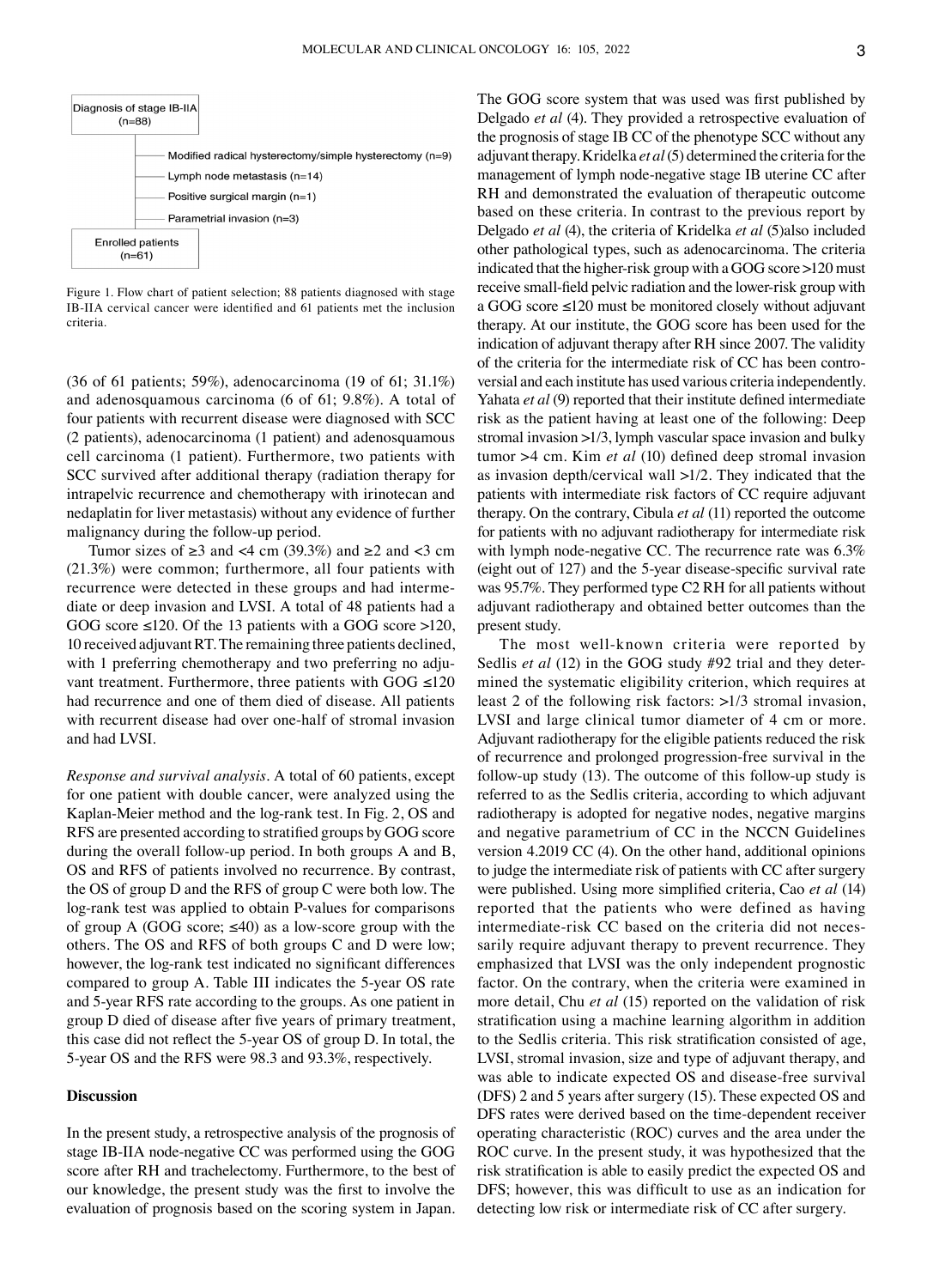|  |  |  | Table I. Patients' characteristics (n=61). |  |
|--|--|--|--------------------------------------------|--|
|--|--|--|--------------------------------------------|--|

| Item                                    | Total            | Recurrence       | P-value      | Died of disease  | P-value      |
|-----------------------------------------|------------------|------------------|--------------|------------------|--------------|
| Age, years                              |                  |                  | 0.00816      |                  | 0.0639       |
| $20 - 29$                               | 4                | $\boldsymbol{0}$ |              | $\boldsymbol{0}$ |              |
| 30-39                                   | 15               | $\boldsymbol{0}$ |              | $\boldsymbol{0}$ |              |
| 40-49                                   | 17               | $\boldsymbol{0}$ |              | $\boldsymbol{0}$ |              |
| 50-59                                   | 10               | $\boldsymbol{0}$ |              | $\boldsymbol{0}$ |              |
| 60-69                                   | 9                | 3                |              | $\overline{c}$   |              |
| $70-$                                   | 6                | $\mathbf{1}$     |              | $\boldsymbol{0}$ |              |
| Stage (FIGO2008)                        |                  |                  | $\mathbf{1}$ |                  | $\mathbf{1}$ |
| IB1                                     | 50               | 4                |              | $\mathfrak{2}$   |              |
| IB <sub>2</sub>                         | 5                | $\boldsymbol{0}$ |              | $\boldsymbol{0}$ |              |
| <b>IIA</b>                              | 6                | $\boldsymbol{0}$ |              | $\boldsymbol{0}$ |              |
| Procedure                               |                  |                  | $\mathbf{1}$ |                  | $\mathbf{1}$ |
| Radical hysterectomy + PLN              | 59               | $\overline{4}$   |              | $\sqrt{2}$       |              |
| Radical trachelectomy + PLN             | $\mathfrak{2}$   | $\boldsymbol{0}$ |              | $\boldsymbol{0}$ |              |
| Histology                               |                  |                  | 0.534        |                  | 0.0705       |
| <b>SCC</b>                              | 36               | $\overline{c}$   |              | $\boldsymbol{0}$ |              |
| Adenocarcinoma                          | 19               | $\,1$            |              | $\mathbf{1}$     |              |
| Adenosquamous carcinoma                 | 6                | 1                |              | 1                |              |
| Tumor size, cm                          |                  |                  | 0.89         |                  | 0.83         |
| $\leq$ 1                                | 8                | $\boldsymbol{0}$ |              | $\boldsymbol{0}$ |              |
| $\ge 1, < 2$                            | 8                | $\boldsymbol{0}$ |              | $\boldsymbol{0}$ |              |
| $\ge 2, <3$                             | 13               | 1                |              | $\boldsymbol{0}$ |              |
| $\ge 3, \le 4$                          | 24               | 3                |              | $\mathfrak{2}$   |              |
| $\geq 4, \leq 5$                        | 7                | $\boldsymbol{0}$ |              | $\boldsymbol{0}$ |              |
| $\geq 5$                                | $\mathbf{1}$     | $\boldsymbol{0}$ |              | $\boldsymbol{0}$ |              |
| DOI                                     |                  |                  | 0.254        |                  | 0.76         |
| Superficial                             | 20               | $\boldsymbol{0}$ |              | $\boldsymbol{0}$ |              |
| Middle                                  | 22               | $\mathfrak{Z}$   |              | 1                |              |
| Deep                                    | 19               | 1                |              | $\mathbf{1}$     |              |
| <b>LVSI</b>                             |                  |                  | 0.113        |                  | 0.492        |
| Positive                                | 31               | 4                |              | $\overline{c}$   |              |
| Negative                                | $30\,$           | $\theta$         |              | $\mathbf{0}$     |              |
| GOG score                               |                  |                  | 1            |                  | 0.384        |
| ${\leq}120$                             | 48               | 3                |              | 1                |              |
| Patients who received chemotherapy      | $1^{\mathrm{a}}$ | 0                |              | $\mathbf{0}$     |              |
| >120                                    | 13               |                  |              | 1                |              |
| Patients who received radiation therapy | $\boldsymbol{0}$ | 0                |              | $\boldsymbol{0}$ |              |
| Patients who received chemotherapy      | 1                |                  |              | 1                |              |
| Patients who refused adjuvant therapy   | 2                | $\boldsymbol{0}$ |              | $\boldsymbol{0}$ |              |

a A case of double cancer received adjuvant chemotherapy for endometrial cancer. PLN, pelvic lymphadenectomy; SCC, squamous cell carcinoma; DOI, depth of invasion; LVSI, lymph vascular space invasion; FIGO, International Federation of Gynecology and Obstetrics.

Regarding the outcomes of the present study, prognoses differed according to the different categories of the GOG score. The outcome of group B (GOG score >40 and  $\leq$ 70) was not different from that of group A (GOG score ≤40). Based on the above findings, a GOG score  $\leq$ 70 may require no other adjuvant therapy. When comparing the Sedlis criteria to the GOG scoring system, certain criteria, namely positivity for LVSI, superficial stromal invasion and clinical tumor diameter of  $\geq 5$ , were associated with a considerably low GOG score. Evaluation of a GOG score ≤70 may imply that the use of the Sedlis criteria leads to overtreatment. By contrast, 5-year RFS of group C (GOG score  $>70$  and  $\leq 120$ ) was worse than that of group D (GOG score >120). Although 1 patient in group D died of disease after adjuvant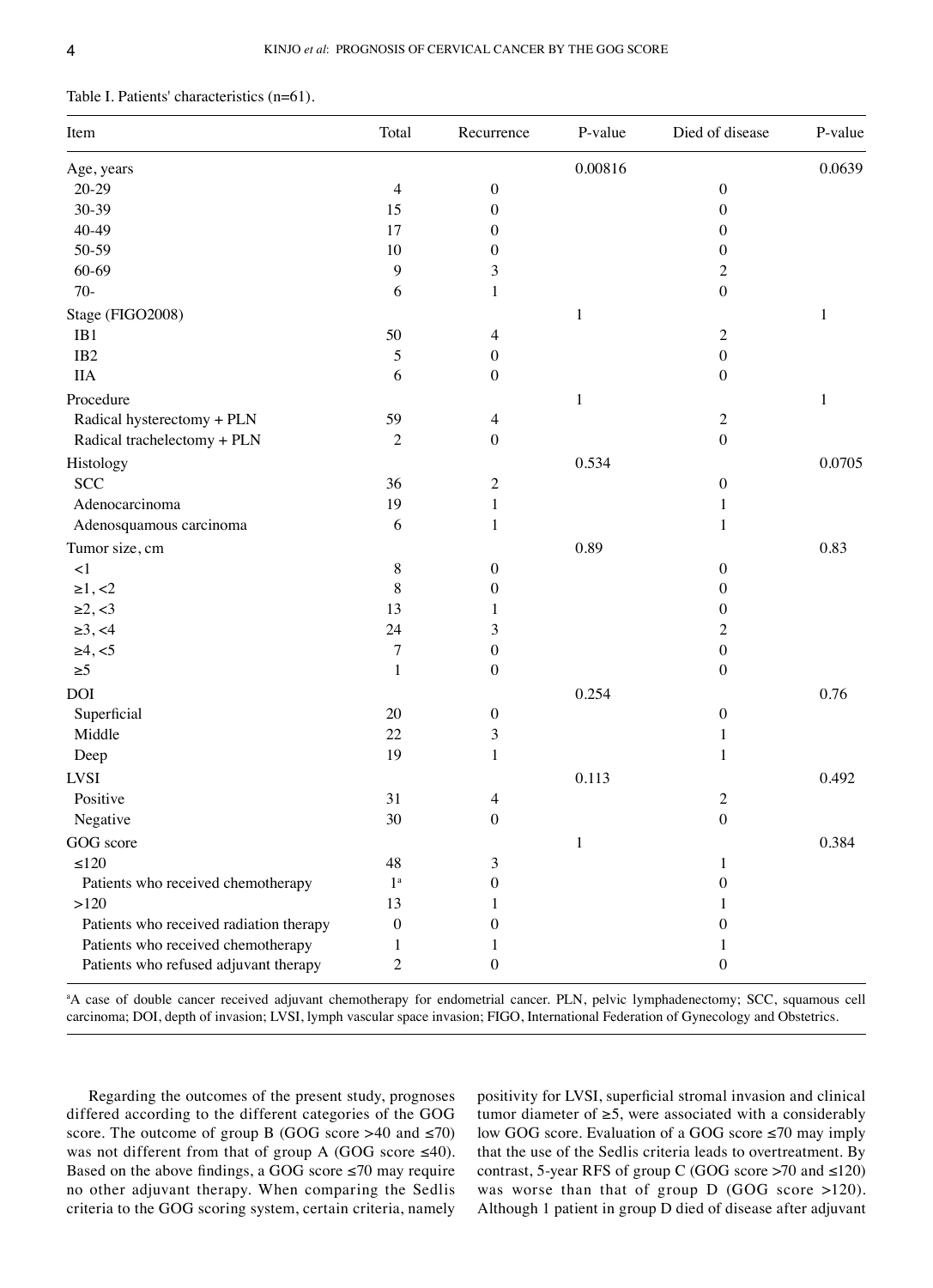| Age,     | years Stage            | Histology                    | $DOI, \,mm$<br>(invasion/<br>cervical wall) | LVSI          | Site of<br>recurrence                  | GOG<br>score | Adjuvant<br>therapy             | Disease-free Survival<br>interval.<br>months | period,<br>months | Outcome             |
|----------|------------------------|------------------------------|---------------------------------------------|---------------|----------------------------------------|--------------|---------------------------------|----------------------------------------------|-------------------|---------------------|
| 61       | IB <sub>1</sub>        | Adenosquamous                | 10/20                                       | $^{+}$        | Pelvic floor, 89.76 None<br><b>PAN</b> |              |                                 | 46                                           | 60                | <b>DOD</b>          |
| 73       | IB <sub>1</sub>        | SCC.                         | 6/8                                         | $+$           | Pelvic floor                           |              | 89.76 None                      | 20                                           | 78                | Alive               |
| 68<br>62 | IB1<br>IB <sub>1</sub> | <b>SCC</b><br>Adenocarcinoma | 10/15<br>16/22                              | $^{+}$<br>$+$ | Liver<br>Pelvic floor                  |              | 90.44 None<br>183.6 TC 3 cycles | 34<br>27                                     | 91<br>66          | Alive<br><b>DOD</b> |

Table II. Characteristics of the patients with recurrence.

DOI, depth of invasion; LVSI, lymph vascular space invasion; PAN, paraaortic lymph node; DOD, died of disease; SCC, squamous cell carcinoma; TC, paclitaxel and carboplatin.



Figure 2. Kaplan-Meier curves of OS and RFS according to the groups stratified by the GOG score and log-rank test for P-value comparisons of group A and the others. Groups based on GOG score:  $A, \leq 40$ ;  $B, > 40$  and  $\leq 70$ ; C,  $> 70$  and  $\leq 120$ ; and D,  $> 120$ . OS, overall survival rate; RFS, recurrence-free survival rate; GOG, Gynecology Oncology Group.

chemotherapy, other patients who received adjuvant radio‑ therapy were still alive without any evidence of disease. In group D, 5‑year OS and 5‑year RFS were 100 and 92.3%, respectively. Kridelka et al (5) reported that the recurrence rate after small-field pelvic radiation for patients with a GOG score of 120 or higher was 4% (one out of 25). Yeo *et al* (16) evaluated the outcome of patients with a GOG score >40 and  $\leq 120$ , and those with GOG >120 received small-field radiotherapy and standard-field radiotherapy (whole pelvic radiation). The recurrence rates in the groups with a GOG score >40 and  $\leq 120$ , and >120 were 2.78% (one out of 36) and 4% (one out of 25), respectively. No patient died of CC. Compared to these studies, the outcome of the present study in group D followed a similar trend. On the other hand, the outcome of the patients in group C (GOG score,  $>70$  and  $\leq 120$ ) was not significantly different from that of group A. However, in group C, three patients had recurrence and one patient died of disease. Two patients with SCCs survived after additional therapy and one patient with adenosquamous carcinoma died of disease progression after recurrence. Regarding recurrent cases from group C, the GOG score ranged from 89.76 to 90.44. It was not possible to clarify any appropriate standard, which may exist for the range of group C (GOG score,  $>70$  and  $\leq 120$ ). Ideally, each factor should be analyzed after accumulation and review of patients from group C.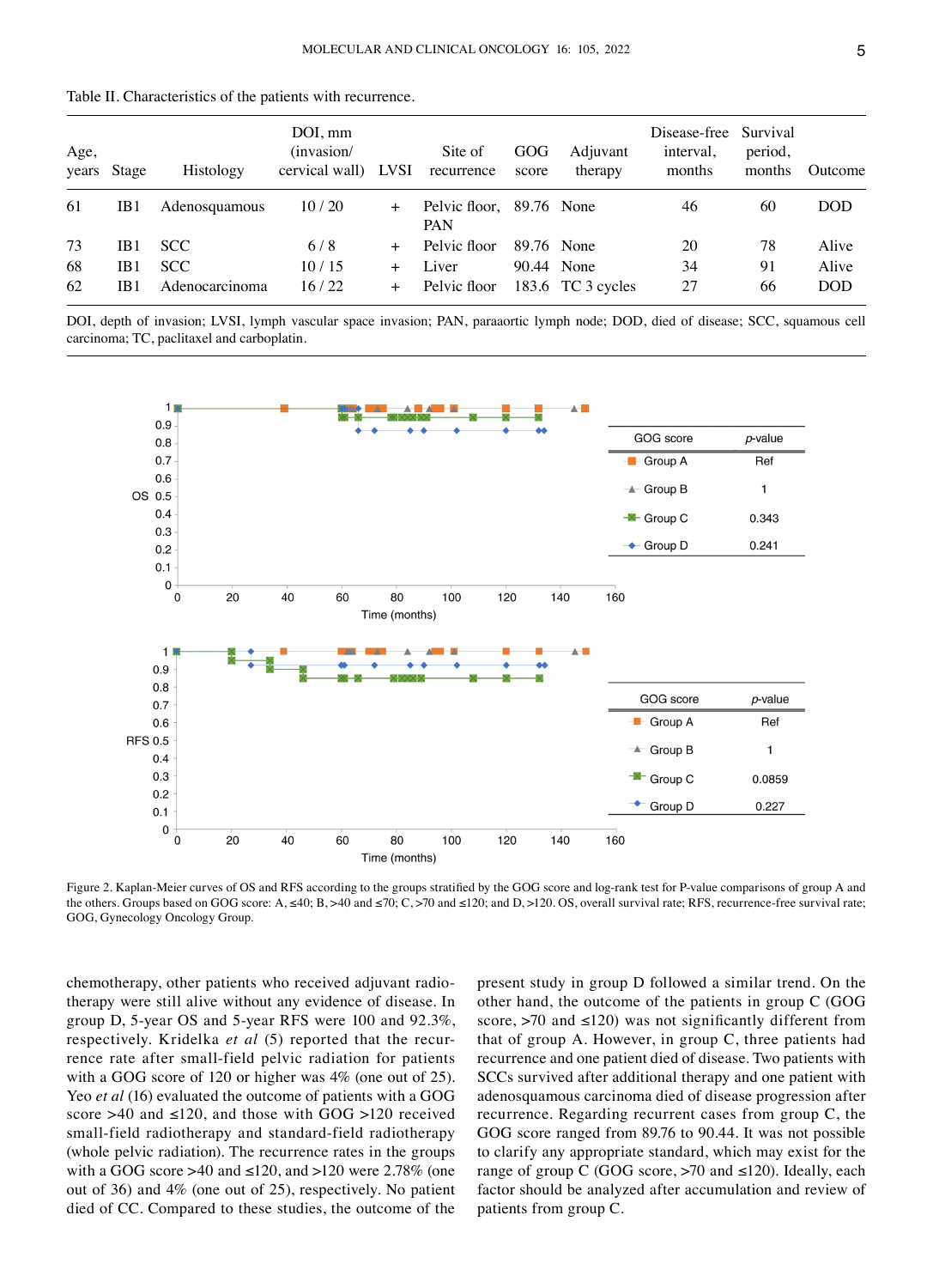| . . |    |
|-----|----|
|     |    |
|     |    |
| ×   | ۰. |

| Table III. Five-year OS and RFS rates according to the groups stratified by GOG score. |  |
|----------------------------------------------------------------------------------------|--|
|----------------------------------------------------------------------------------------|--|

|            | A, OS           |             |  |  |  |  |  |  |
|------------|-----------------|-------------|--|--|--|--|--|--|
| 5-year OS  | <b>SD</b>       | 95% CI      |  |  |  |  |  |  |
|            | NA              | <b>NA</b>   |  |  |  |  |  |  |
|            | <b>NA</b>       | <b>NA</b>   |  |  |  |  |  |  |
| 0.95       | 0.049           | 0.695-0.993 |  |  |  |  |  |  |
|            | NA              | NA          |  |  |  |  |  |  |
|            |                 |             |  |  |  |  |  |  |
| 5 year-RFS | SD <sub>.</sub> | 95% CI      |  |  |  |  |  |  |
|            | <b>NA</b>       | <b>NA</b>   |  |  |  |  |  |  |
|            | <b>NA</b>       | NA.         |  |  |  |  |  |  |
| 0.85       | 0.080           | 0.604-0.949 |  |  |  |  |  |  |
| 0.92       | 0.074           | 0.566-0.989 |  |  |  |  |  |  |
|            |                 |             |  |  |  |  |  |  |

Groups based on GOG score: A,  $\leq 40$ ; B, >40 and  $\leq 70$ ; C, >70 and  $\leq 120$ ; and D, >120. GOG, Gynecology Oncology Group; OS, overall survival rate; RFS, recurrence‑free survival rate; SD, standard deviation; CI, confidence interval.

Of note, four cases of recurrence had several features in common, such as an age of sixty years or more, positivity for LVSI, >1/2 stromal invasion and clinical tumor diameter of 2 cm or more. The pathological types were SCC (2 cases), adenocarcinoma (1 case) and adenosquamous carcinoma (1 case). The first three cases in Table II belonged to group C (GOG score  $>70$  and  $\leq 120$ ) and their GOG score ranged from 89.76 to 90.44. In group C, eleven cases other than three recurrent cases had higher GOG scores than those of these three. It was hypothesized that the probability of recurrence may not depend on a high GOG score. Based on other criteria, these cases were indicated to require adjuvant therapy. Nakamura *et al* (17) defined three factors (positivity for LVSI, >1/2 stromal invasion and clinical tumor diameter of ≥2 and <4) as intermediate risk factors and these cases satisfied all factors. Similarly, these cases also satisfied indications for adjuvant therapy according to the Sedlis criteria (18). It should be noted that cases with a GOG score ≤120 may include cases with indications for adjuvant therapy based on other criteria.

There were certain limitations to the present study. First, the sample size of the present study was too small to evaluate the prognosis using the GOG score for stage IB‑IIA node‑negative CC precisely, as this was a single institutional study. At the beginning of the present study, it was intended to evaluate the validity of a GOG score  $\geq 120$  as an indication of adjuvant therapy. Eventually, only the prognosis of the four groups stratified by the GOG score was compared. Furthermore, a single institutional study has a problem of guaranteeing surgical outcomes if the institute has a low surgical volume. Matsuo *et al* (19) reported that the prognosis for early-stage CC after RH was associated with the institutional surgical volume. In addition, the original study reported by Delgado *et al* (4) indicated that a GOG score >120 corre‑ lated with a 40% risk of recurrence. The study was designed to evaluate the prognosis of only the SCC type of CC. However, in the present study, the indications, including the other pathological types, were determined by reference to the criteria reported by Kridelka *et al* (5), which suggested that patients with a GOG score  $\geq 120$  receive small-field external beam radiotherapy. Several multivariate analyses indicated that adenocarcinoma had a poorer prognosis than SCC (20‑22). It is worth acknowledging that prognosis should ideally be analyzed using samples divided into each pathological type.

In conclusion, a GOG score  $\leq$ 70 was suggestive of no recurrence without adjuvant therapy. However, the risk of a GOG score >70 differed by reference to risk factors that constitute the GOG score. The current cutoff for adjuvant therapy (GOG score >120) should be further discussed.

#### **Acknowledgements**

Not applicable.

# **Funding**

No funding was received.

#### **Availability of data and materials**

All the datasets generated or analyzed during the present study are included in this published article.

## **Authors' contributions**

YK, YM and KY conceptualized this study. YK performed the data analysis. TO, from the perspective of a radiologist, advised the gynecologists on adjuvant therapy. YA, MM, KH, HH, TU, TK and SK acquired the clinical data. YK and YM drafted the manuscript. YK and YM checked and approved the authenticity of raw data. All authors read and approved the final manuscript.